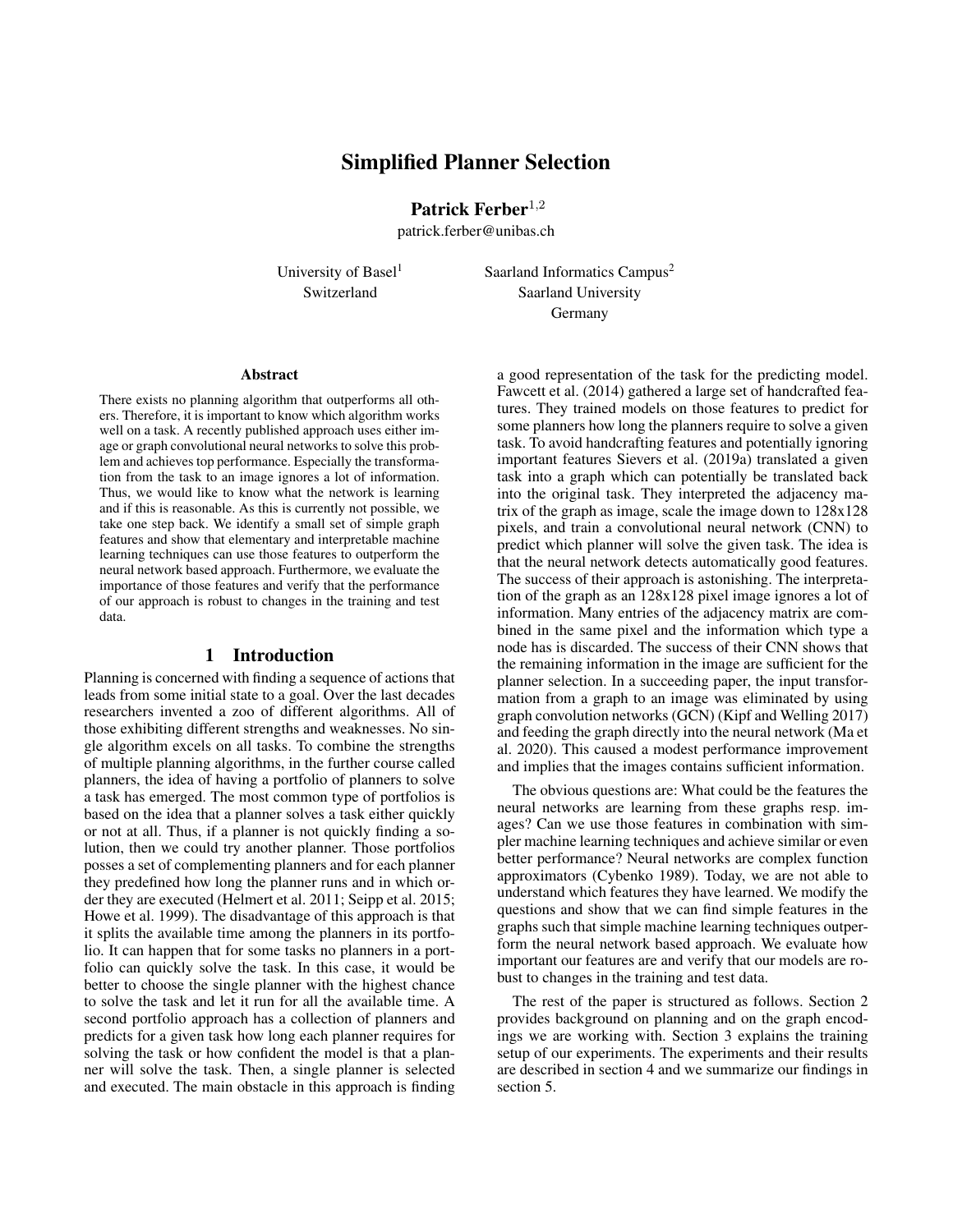# 2 Background

A PDDL task  $\Pi$ <sup>PDDL</sup> (McDermott et al. 1998) is defined as a tuple  $(\mathcal{P}, \mathcal{A}, \Sigma^C, \Sigma^O, I, G)$ .  $\mathcal P$  is a set of first-order predicates. A is a set of action schemas.  $\Sigma^C$  is a set of constant objects,  $\Sigma^O$  is a set of non-constant objects.  $\Sigma = \Sigma^C \cup \Sigma^O$ . An action schema  $a \in \mathcal{A}$  with the parameters  $p_1, ..., p_n$  is a triple  $(\text{pre}_a, \text{add}_a, \text{del}_a)$  with  $\text{pre}_a \subseteq \mathcal{P}$ ,  $\text{add}_a \subseteq \mathcal{P}$ , and  $del_a \subseteq P$  and all variables in  $pre_a$ ,  $add_a$ , and  $del_a$  are in  $\Sigma^C \cup \{p_1, ..., p_n\}$ . *I* is the initial state and *G* the goal. Both are sets of atomic statements over  $P$  using  $\Sigma$ .

Any PDDL task can be translated into a  $SAS<sup>+</sup>$  task (Bäckström and Nebel 1995). A  $SAS<sup>+</sup>$  task is a tuple  $(V, A, s_0, s_*)$  with V is a set of variables. Each variable  $v \in V$  has a finite domain  $dom(v)$ . A fact is a pair  $(v, v')$ with  $v \in V$  and  $v' \in dom(v)$ . A *state* assigns every variable  $v \in V$  a value from its domain. A partial assignment assigns every variable in a subset of  $V$  a value from their domains. A is the set of actions with each action  $a \in A$  is a pair  $(\text{pre}_a, \text{eff}_a)$  and  $\text{pre}_a, \text{eff}_a$  are partial states.  $s_0$  is a state which is called the initial state, and  $s_*$  is a partial assignment which is called the goal.

We use the previous formalisms to define graph encodings that describe a given task. The problem description graph (PDG) (Pochter, Zohar, and Rosenschein 2011) is an undirected graph which contains for every fact and variable one node and for every action two nodes (one representing the preconditions and one representing the effects of the action). For every value in the domain of a variable the associated node is connected to the node of the variable. Every precondition and effect node associated to the same operator are connected. The nodes associated to the facts in the precondition of an action are connected to the precondition node of an action. The same is done for the facts in the effect of an action. Additionally, we add two special nodes, one is connected to all nodes representing facts that are true in the initial state; the other is connected to all nodes representing facts that are true in the goal.

The second encoding is based on the abstract structure graph (ASG) of the task (Sievers et al. 2019b). An abstract structure is defined as either a symbol (specific elements are symbols), as a list of abstract structures, or as a set of abstract structures. For a given PDDL file, each object and variables becomes a symbol, but also further elements of the PDDL task become symbols. The more complex parts of the PDDL are constructed from those symbols. E.g. the fact  $\textit{on}(a, b)$  is constructed as a list containing the symbols *on*, *a*, and *b*. The abstract structure of a PDDL file is written as graph by creating a node for every symbol and every abstract structure and adding a directed edge  $X \to Y$  between two nodes *X* and *Y* if X requires for its definition Y. A PDDL description of a planning task can be directly translated into an ASG and the ASG can be translated back into the same PDDL description.

## 3 Training

To make our results comparable Ma et al. (2020), we perform all experiments on the data set published by Ferber et al. (2019) which extends the data produced by Katz et

al. (2018). Our code, new data sets, and experimental results are online available(Ferber 2020).

The data set contains tasks from the classical planning tracks of the International Planning Competitions (IPC) until 2018. Additionally, it includes the domains *BRIEFCASE-WORLD*, *FERRY*, and *HANOI* from the IPP benchmark collection (Köhler 1999), the domain *GEDP* (Haslum 2011), domains from the conformant-to-classical planning compilation (T0) (Palacios and Geffner 2009), and the domain *FSC* (Bonet, Palacios, and Geffner 2009).

For each task the runtimes of 29 optimal planners are measured. The measurements were limited to 30 minutes and at most 7744MiB of memory. We restrict ourselves to the subset of 17 planners that Ma et al. (2020) used. Those are 16 Fast Downward (Helmert 2006) configurations. All configurations are using A\* search (Hart, Nilsson, and Raphael 1968) and strong stubborn sets (Wehrle and Helmert 2014). Each of the following eight heuristics is used twice, once with structural symmetries pruning (Shleyfman et al. 2015) using DKS (Domshlak, Katz, and Shleyfman 2012) and once with structural symmetries pruning using orbital space search (OSS) (Domshlak, Katz, and Shleyfman 2015): blind heuristic, LM-cut (Helmert and Domshlak 2009), iPDB (Haslum et al. 2007), a zero-one cost partitioning pattern data base (01-PDB) using a genetic algorithm to compute the pattern (Edelkamp 2006), and four Merge & Shrink (M&S) heuristics (Dräger, Finkbeiner, and Podelski 2006; Helmert et al. 2014; Sievers 2017) using bisimulation (BS) (Nissim, Hoffmann, and Helmert 2011), full pruning (Sievers 2017), Θ-combinability (Sievers, Wehrle, and Helmert 2014), partial abstractions (Sievers 2018), DFP (Sievers, Wehrle, and Helmert 2014), and merging based on either *strongly connected components* (SCC) of the causal graph (Sievers, Wehrle, and Helmert 2016), *maximum intermediate abstraction size minimizing* (MIASM) (Fan, Müller, and Holte 2014), or *score-based MIASM* (sbMIASM) (Sievers, Wehrle, and Helmert 2016). The 17th planner is SymBA\* (Torralba et al. 2014). Every planner except for 2 M&S configurations use  $h^2$  mutex detection (Alcázar and Torralba 2015).

We removed all tasks from the data set that were not solved by any of the selected planners. 2,439 tasks remain; 145 of those tasks belong to the IPC 2018. For each task the data set contains its PDG, called *grounded*, and its encoding as ASG, called *lifted*. Because our machine learning techniques do not work on graphs, we extract the following 21 basic properties from every graph:

- the number of nodes
- the number of edges
- the graph density ( $\frac{\text{\#edges}}{\text{\#nodes}*(\text{\#nodes}-1)}$ )
- the number of connected components
- the size of the largest connected component
- the minimum, mean, median, and maximum eccentricity of its nodes (the eccentricity of a node is its maximum distance to any other node; the minimum eccentricity of a graph is called radius, the maximum eccentricity is called diameter)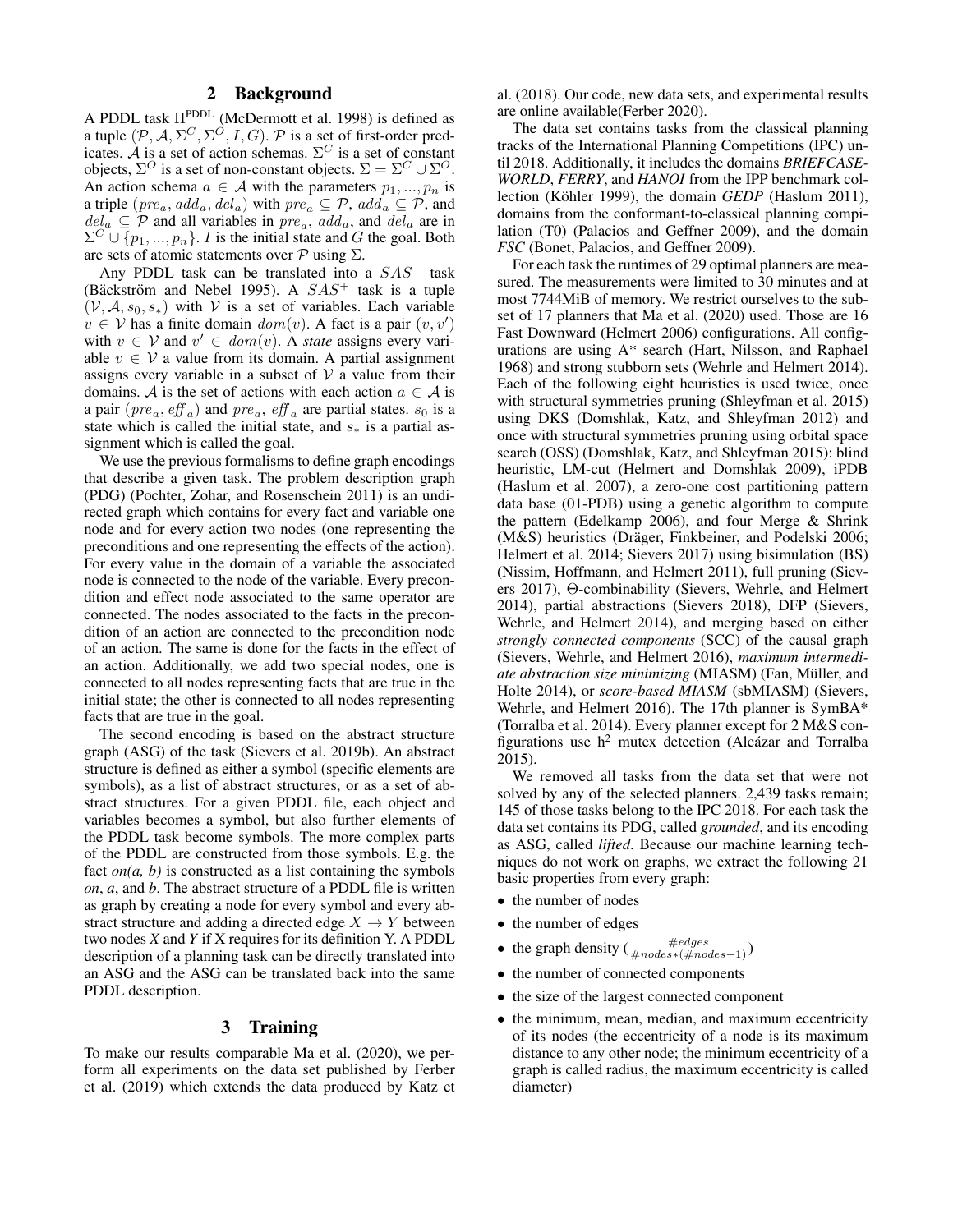|        | LR        |           |           |           | RF        | <b>MLP</b> |           | Delfi      |            |            |
|--------|-----------|-----------|-----------|-----------|-----------|------------|-----------|------------|------------|------------|
|        | $\theta$  | 0.1       |           | 2         | 5         | 50         | 3         | 5          | <b>CNN</b> | <b>GNN</b> |
| Binary | 57.0(0.8) | 86.2(0.0) | 82.1(0.0) | 84.8(0.0) | 88.3(0.0) | 69.9(4.3)  | 76.6(8.2) | 77.4(8.2)  | 73.1       | 80.7       |
| Log    | 62.8(0.0) | 67.6(0.0) | 89.0(0.0) | 80.7(0.0) | 81.4(0.0) | 66.6(2.4)  | 64.8(0.0) | 64.2(1.9)  |            |            |
| Time   | 56.4(0.7) | 55.2(0.0) | 55.2(0.0) | 52.4(0.0) | 55.2(0.0) | 72.1(3.1)  | 68.3(4.6) | 67.4(2.0)  |            |            |
|        |           |           | LR        |           |           | RF         |           | <b>MLP</b> | Delfi      |            |
|        | $\theta$  | 0.1       |           | 2         | 5         | 50         | 3         | 5          | <b>CNN</b> | <b>GNN</b> |
| Binary | 65.5(0.0) | 66.2(0.0) | 70.3(0.0) | 64.8(0.0) | 61.4(0.0) | 70.9(4.5)  | 61.4(0.0) | 61.4(0.0)  | 86.9       | 87.6       |
| Log    | 58.6(0.0) | 69.7(0.0) | 69.7(0.0) | 69.7(0.0) | 70.3(0.0) | 73.7(3.5)  | 65.2(1.0) | 64.8(0.0)  |            |            |
| Time   | 65.5(0.0) | 74.5(0.0) | 71.0(0.0) | 69.7(0.0) | 70.3(0.0) | 79.6(5.3)  | 67.9(5.9) | 70.3(4.6)  |            |            |

Table 1: Mean coverage and standard deviation (in %) on the IPC 2018 tasks which are solved by at least one planner. Linear regression (LR) uses L1 regularization weights from 0 to 5; random forest (RF) have 50 trees; and the multi-layer perceptrons (MLP) have 3 resp. 5 hidden layers. The last column shows the published performance of the image (CNN) resp. graph (GCN) based versions of Delfi on binary labels. Top: Performance on the grounded graphs. Bottom: Performance on the lifted graphs.

- the minimum, mean, median, and maximum degree of its nodes
- the minimum, mean, median, and maximum in-degree of its nodes
- the minimum, mean, median, and maximum out-degree of its nodes

We selected those properties because they are easy to understand and fast to compute. The values of some properties can greatly differ, e. g. the number of nodes in the grounded graphs vary between 6 and 87,000. Thus, we augment our set of features, by adding the logarithm of each property ( given that the property is always non-zero) and by normalizing each property into the range of 0 to 1. Finally, for every graph we obtain a feature vector with 60 elements. For the runtime, we have the same issues as we had for some properties. The scale of the runtime can vary between fractions of a second and up to half an hour. Therefore, we train the models with three different label transformations: With the original runtime, with the logarithm of the runtime, and with the binary information whether a planner was able to solve a task within the resource limits.

We train plain linear regression models (Galton 1886) and models with L1 regularization (Tibshirani 1996). Linear regression learns for every feature (each property and their transformations) a weight. The output is the weighted sum of the features. L1 regularization adds the L1 norm of the weights as penalty to the optimization process. This causes unnecessary large feature weights to decrease and can filter out irrelevant features. The L1 norm can be scaled with a parameter to make the filtering weaker or stronger.

Second, we train random forests (Breiman 2001). Those are ensembles of decision trees. During training, we optimize each decision tree individually. The final output of the random forest is an averaged decision over all its trees.

The last kind of models we train are multi-layer perceptron. Those are simple neural network consisting of multiple layers of neurons. Each layer is densely connected to the next layer. The value for each neuron is the weighted sum of the neurons connected to it (c. f. linear regression). The value of the neuron is modified by a non-linear function (e. g.  $ReLU(x) = max(0, x)$ ) and is forwarded to the next neurons. We use the Adam optimizer (Kingma and Ba 2015) with a learning rate of 0.001 to optimize the weights of the network.

# 4 Experiments

First, we evaluate how good our simple techniques are at choosing a single planner to solve a given task and compare our results to previous work. Then, we investigate which features have been used and how important those features are. Next, we examine which planners were actually chosen by our models, and we end by evaluating whether our techniques are robust to changes in the data.

One of our feature augmentations normalizes the values of the graph properties. The test data was not used for finding the normalization parameters. All training configurations are run 10 times and their mean coverage as well as their standard deviation are reported. The experiments are run with 3 GB of memory on a single core of an Intel Xeon E5-2660 CPU. The linear regression models finished training in at most 13 seconds, the random forest models in at most 48 seconds, and the neural networks in at most 20 minutes.

#### Performance on IPC 2018 Tasks

First, we evaluate how good simple machine learning techniques are at choosing a planner to solve a given task. Like Ma et al. (2020) we use the tasks from the IPC 2018 as test data and all other tasks for training. Neither linear regression nor random forests support validation data, thus, we do not use validation data for the multi-layer perceptrons either.

We train 5 linear regression configurations with L1 regularization weights from 0 to 5, a single random forest with 50 trees, and 2 neural network configurations with 3 resp. 5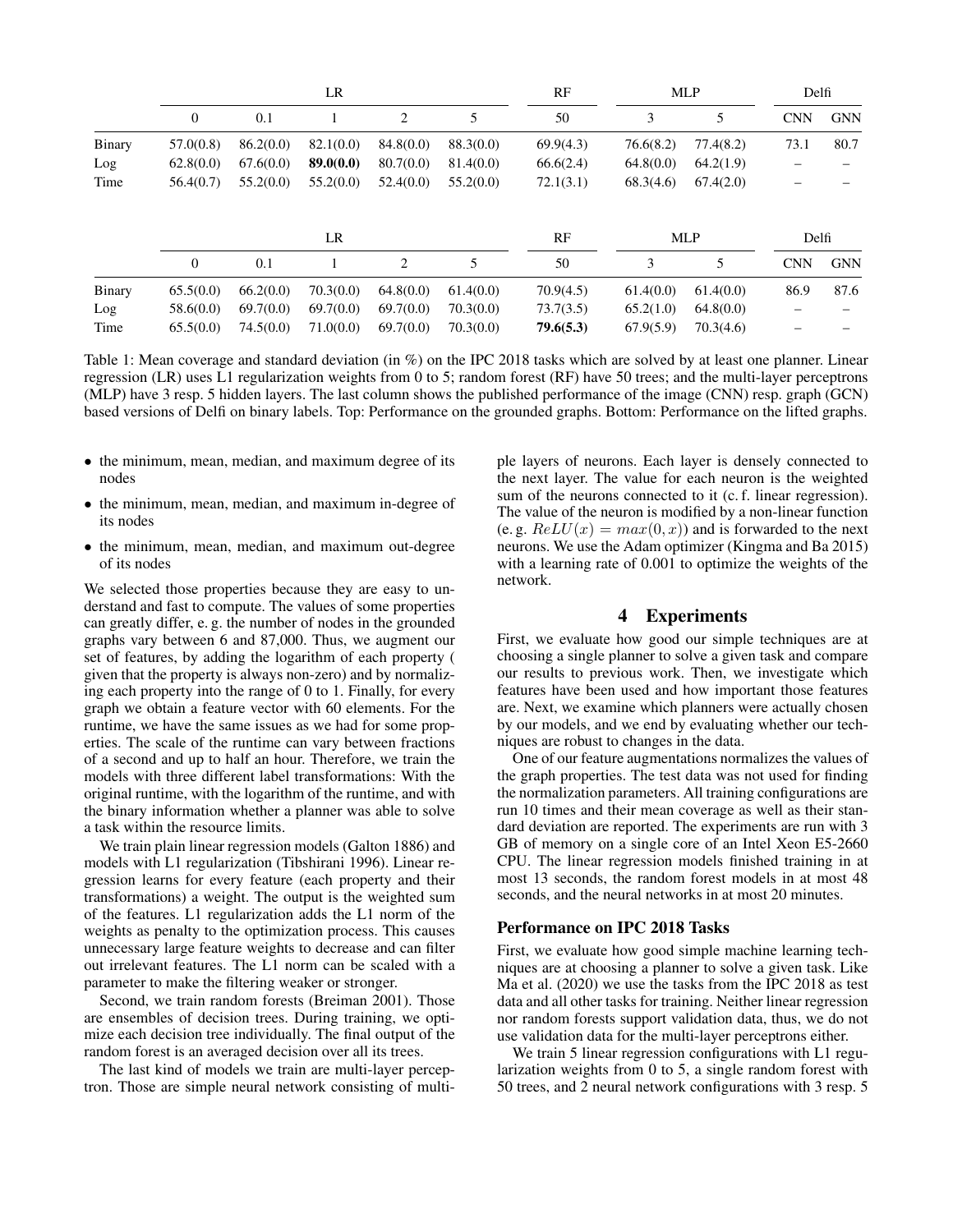hidden layers and 30 neurons in each layer. We use the *sigmoid* activation function and the *cross-entropy* loss to train the networks which make binary decisions. For all other networks we use the *ReLU* activation function and the *mean squared error* loss.

Table 1 shows the performance of all models on the features of the grounded (top) and lifted (bottom) graphs. The two simplest baselines are selecting a random planner for each task which has a coverage of 60.6% and selecting always the planner which performed best on the training data which has a coverage of 64.8%. Most of our trained models outperform both of those baselines. This shows that even simple models can learn useful information. In the grounded setting, linear regression outperforms all other techniques if it is trained on binary or logarithmically transformed labels; on the true labels it is not able to learn anything and performs even worse than the random baseline. Notable, linear regression with our features is even outperforming the Delfi baselines. This does not mean that Delfi is approximating our features, but, it shows that even simple machine learning techniques with understandable features obtain top performances.

The lifted setting is more difficult for linear regression. Its performance is worse in general. In this setting our best performing models are random forests, but even those are not able to outperform the Delfi baselines on the lifted graphs. This means the neural networks of Delfi on the lifted graphs are able to exploit some features that we do not know about. It is an advantage of Delfi that the user does not need to define a set of properties.

#### Feature Reduction

Now that we have well performing models, the questions arise which features are required by the models and how important are those features? The answers help us to understand which properties of the graphs describe useful information and which properties can be skipped to speed up the predictions.

Linear regression models allow us to easily investigate their learned weights, thus, we will take a look into the best performing linear regression models for grounded and for the lifted graphs. Additionally, we add the best grounded configuration with binary labels and the lifted configuration with logarithmically transformed labels and and L1 weight of 1 to the comparison. We cannot interpret the magnitude of a weight as importance, because the magnitude of our features varies greatly. Instead, for every feature we sum up how often it has been used by the models. For each configuration we have trained 10 models and each model has internally one linear regression model for each of the 17 planners. Thus, the maximum number of times a feature can be used is 170. The more frequently a feature has been used the more beneficial we can expect it to be. Table 2 shows those sums. Our first observation is that many configurations do not use any normalized feature and rarely use a logarithmically scaled feature. Those transformed features are good candidates to be exclude from training to speed up the predictions.

Upon closer inspection we see that the more precise we

|                           | Grounded         |                  |                | Lifted       |  |
|---------------------------|------------------|------------------|----------------|--------------|--|
| Features                  | Binary Log       |                  | Log            | Time         |  |
| #nodes                    | 0                | 170              | 170            | 170          |  |
| #edges                    | 170              | 170              | 170            | 170          |  |
| density                   | 0                | 0                | 0              | 0            |  |
| #conn. comp.              | $\mathbf{0}$     | 0                | $\mathbf{0}$   | 170          |  |
| max( conn. comp )         | 170              | 170              | 170            | 170          |  |
| radius                    | 80               | 150              | 170            | 170          |  |
| mean eccentricity         | 50               | 0                | 160            | 170          |  |
| median eccentricity       | 20               | 20               | 40             | 170          |  |
| diameter                  | 50               | 20               | 110            | 170          |  |
| min. degree               | $\mathbf{0}$     | $\boldsymbol{0}$ | 0              | 142          |  |
| mean degree               | 0                | 20               | 0              | 169          |  |
| median degree             | 0                | 0                | 0              | 117          |  |
| max. degree               | 110              | 170              | 160            | 170          |  |
| min. in-degree            | 0                | 0                | 0              | $\mathbf{0}$ |  |
| mean in-degree            | $\overline{0}$   | 0                | 0              | 79           |  |
| median in-degree          | 0                | 0                | 0              | 0            |  |
| max. in-degree            | 40               | 150              | 160            | 170          |  |
| min. out-degree           | 0                | 0                | 0              | $\mathbf{0}$ |  |
| mean out-degree           | 0                | 0                | 0              | 31           |  |
| median out-degree         | $\mathbf{0}$     | 0                | 0              | 140          |  |
| max. out-degree           | 130              | 140              | 170            | 170          |  |
| $log(\text{\#nodes})$     | 0                | 0                | 0              | 170          |  |
| log(#edges)               | 0                | 20               | 0              | 140          |  |
| log(density)              | 0                | 50               | 0              | 160          |  |
| log(#conn. comp.)         | 0                | $\boldsymbol{0}$ | 0              | 160          |  |
| log(max( conn. comp ))    | 0                | 140              | 0              | 160          |  |
| log(radius)               | 0                | 0                | 0              | 170          |  |
| log(mean eccentricity)    | 0                | 0                | 0              | 170          |  |
| log(median eccentricity)  | 0                | 0                | 0              | 170          |  |
| log(diameter)             | 0                | 0                | 0              | 170          |  |
| log(min. degree)          | 0                | 0                | 0              | 140          |  |
| log(mean degree)          | 0                | 0                | 0              | 90           |  |
| log(median degree)        | 0                | 0                | 0              | 170          |  |
| log(max. degree)          | 0                | 0                | 0              | 140          |  |
| log(max. in-degree)       | 0                | 0                | 0              | 169          |  |
| log(mean out-degree)      | 0                | 0                | 0              | 50           |  |
| log(median out-degree)    | 0                | 0                | 0              | 140          |  |
| log(max. out-degree)      | 0                | 10               | 140            | 170          |  |
| norm(#nodes)              | 0                | 0                | 0              | 66           |  |
| norm(#edges)              | 0                | 0                | 0              | 170          |  |
| norm(density)             | $\overline{0}$   | 0                | $\overline{0}$ | 170          |  |
| norm(#conn. comp.)        | $\boldsymbol{0}$ | 0                | 0              | 120          |  |
| norm(max( conn. comp ))   | 0                | 0                | 0              | 104          |  |
| norm(radius)              | 0                | $\overline{0}$   | $\overline{0}$ | 152          |  |
| norm(mean eccentricity)   | 0                | 0                | 0              | 102          |  |
| norm(median eccentricity) | 0                | 0                | 0              | 152          |  |
| norm(diameter)            | $\mathbf{0}$     | $\overline{0}$   | 0              | 152          |  |
| norm(min. degree)         | $\mathbf{0}$     | 0                | 0              | 170          |  |
| norm(mean degree)         | $\mathbf{0}$     | 0                | 0              | 170          |  |
| norm(median degree)       | $\mathbf{0}$     | $\mathbf{0}$     | $\overline{0}$ | 170          |  |
| norm(max. degree)         | $\mathbf{0}$     | 0                | 0              | 110          |  |
| norm(mean in-degree)      | $\mathbf{0}$     | 0                | 0              | 110          |  |
| norm(max. in-degree)      | $\mathbf{0}$     | 0                | 0              | 152          |  |
| norm(mean out-degree)     | 0                | 0                | 0              | 118          |  |
| norm(median out-degree)   | 0                | 0                | 0              | 137          |  |
| norm(max. out-degree)     | $\mathbf{0}$     | $\mathbf{0}$     | $\mathbf{0}$   | 10           |  |

Table 2: Feature usages for linear regression configurations. The lifted log configuration uses the same L1 weight as the grounded log configuration. All other configurations use their best L1 weight. Four unused features are omitted.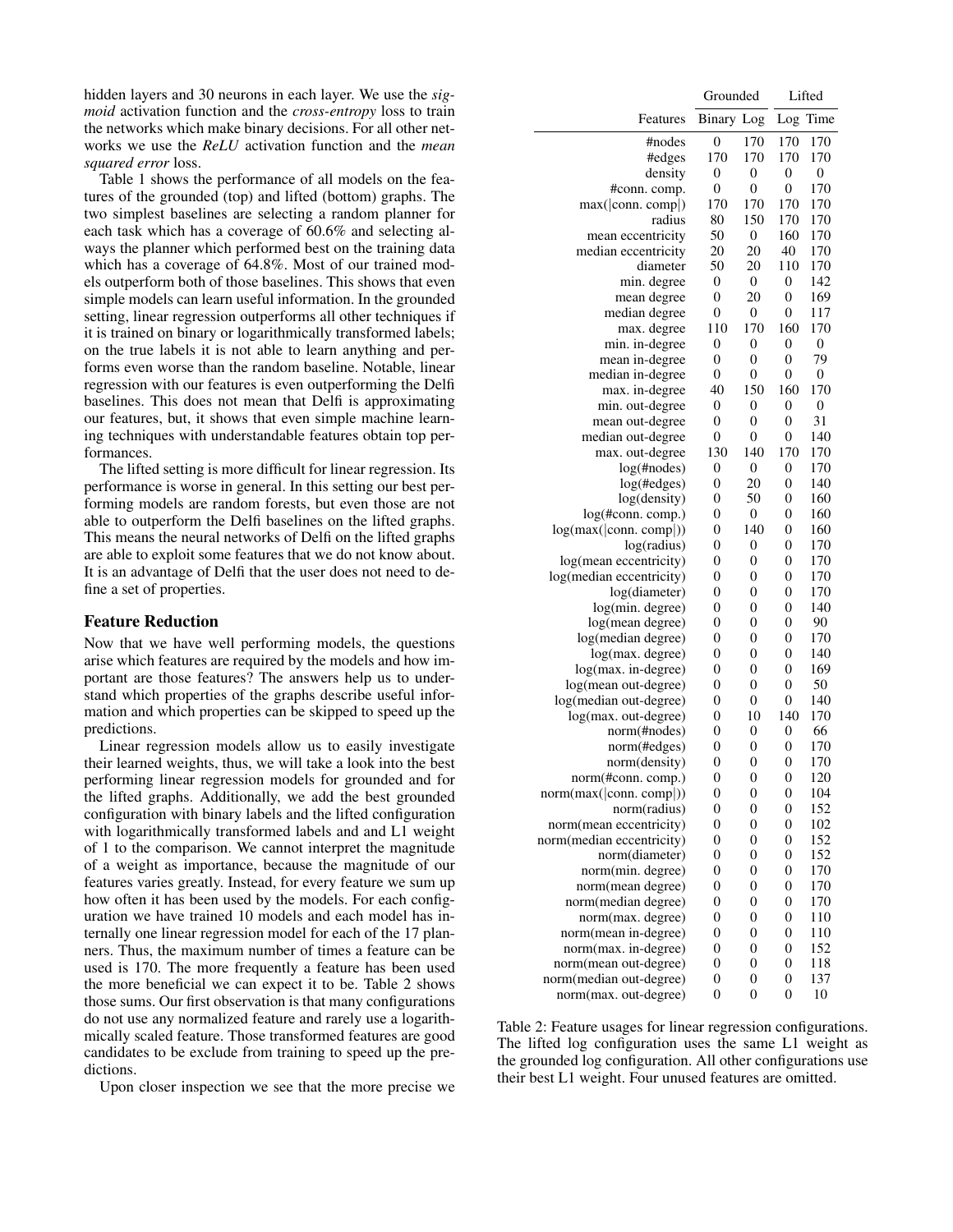| Features          | Grounded | Lifted |
|-------------------|----------|--------|
| #nodes            | 1        | A      |
| #edges            | 2        | A      |
| density           | 3        | B      |
| #conn. comp.      | 4        | C      |
| max( conn. comp ) | 1        | A      |
| radius            | 5        | A      |
| mean ecc.         | 5        | A      |
| median ecc.       | 5        | A      |
| diameter          | 5        | A      |
| min. deg.         | 6        | D      |
| mean deg.         | 7        | E      |
| median deg.       | 8        | F      |
| max. deg.         | 9        | G      |
| min. indeg.       | 10       | H      |
| mean indeg.       | 7        | E      |
| median indeg.     | 11       | I      |
| max. indeg.       | 12       | G      |
| min. outdeg.      | 13       | J      |
| mean outdeg.      | 7        | Е      |
| median outdeg.    | 14       | K      |
| max. outdeg.      | 9        | G      |

Table 3: Groups of features with a high  $(> 0.95)$  positive or negative Pearson Correlation.

| Feature Group Grounded |          | Feature Group | Lifted   |
|------------------------|----------|---------------|----------|
| 1                      | $-2.8\%$ | A             | 9.0%     |
| 2                      | $-6.2\%$ | B             | $-0.7\%$ |
| 3                      | $0.0\%$  | C             | $0.0\%$  |
| 4                      | $0.0\%$  | D             | $0.0\%$  |
| 5                      | $0.0\%$  | E             | $-5.5\%$ |
| 6                      | $0.0\%$  | F             | $-1.4\%$ |
| 7                      | $-2.8\%$ | G             | $-4.8\%$ |
| 8                      | $0.0\%$  | H             | $0.0\%$  |
| 9                      | $-18.6%$ | I             | $0.0\%$  |
| 10                     | $0.0\%$  | J             | $0.0\%$  |
| 11                     | $0.0\%$  | K             | $0.0\%$  |
| 12                     | $-4.8\%$ |               |          |
| 13                     | $0.0\%$  |               |          |
| 14                     | $0.0\%$  |               |          |
| <b>Baseline</b>        | 89.0%    |               | 74.5%    |

Table 4: Performance degradation for the best grounded and lifted linear regression configuration, if a group of highly correlated features is removed.

want to predict the runtimes, the more features the linear regression is using. For the prediction of a binary label the models do not use any transformed feature. To predict the logarithm of the runtimes, some transformed features are used. And to predict the actual runtime, almost all features are used. This trend could be seen in multiple configurations and is independent of using the grounded or the lifted encoding.

A final, less obvious observation is that there are some groups of features for which a trained regressor is only selecting some members of each group. This can be especially well seen with the features *radius*, *mean eccentricity*, *median eccentricity*, and *diameter*. Experiments have shown that removing one of those features has close to no impact on the performance. It turned out that some properties of the graph are strongly linearly correlated. We calculated for each pair of features their Pearson correlation and grouped features together which have an absolute Pearson correlation greater than 0.95. Table 3 shows for both encodings which features are grouped together.

To understand how important each feature group is for the final performance, we retrain the models but withhold a single feature group. Table 4 shows how much the performance of an model changes if a feature group is left out. For the grounded graphs, the most important feature is by far the maximum degree in the graph, the second most important feature is the number of edges. For the lifted graphs, the features 'mean degree', 'mean in-degree', and 'mean outdegree' are the most important. But nearly as important are the features 'maximum degree' and 'maximum out-degree'. Some features groups can be removed without any impact on the test performance and removing feature group 'A' even improves the coverage. Ideally, the L1 regularization would assign those features a weight of zero. This might not happen for two reasons. First, the test tasks - from the IPC 2018 - come from a different data distribution than the training tasks. Thus, features useful for the training tasks might not be useful on the test tasks. Secondly, the loss optimized by the linear regression is not the metric we are comparing. The models try to optimize their prediction for every planner, we are only interested in selecting a single planner to solve the task.

#### Planner choices

To better understand how the models obtain peak performance, we examine which planners are chosen. We want to understand whether those models have learned to choose the right planner for a task. The models do not predict planners at random, because their coverage is not close to the random baseline.

Table 5 shows how often a planner was selected by the best grounded and the best lifted linear regression model. For each planner it shows additionally their coverage on all test tasks  $(Cov_T)$  and their coverage on those tasks for which they were selected  $(Cov_C)$ . For both configurations we see that the models chose their predictions from a subgroup of (mostly) good planners. We have trained 15 linear regression configuration for the grounded and again 15 configurations for the lifted graph encoding. Could it be that by chance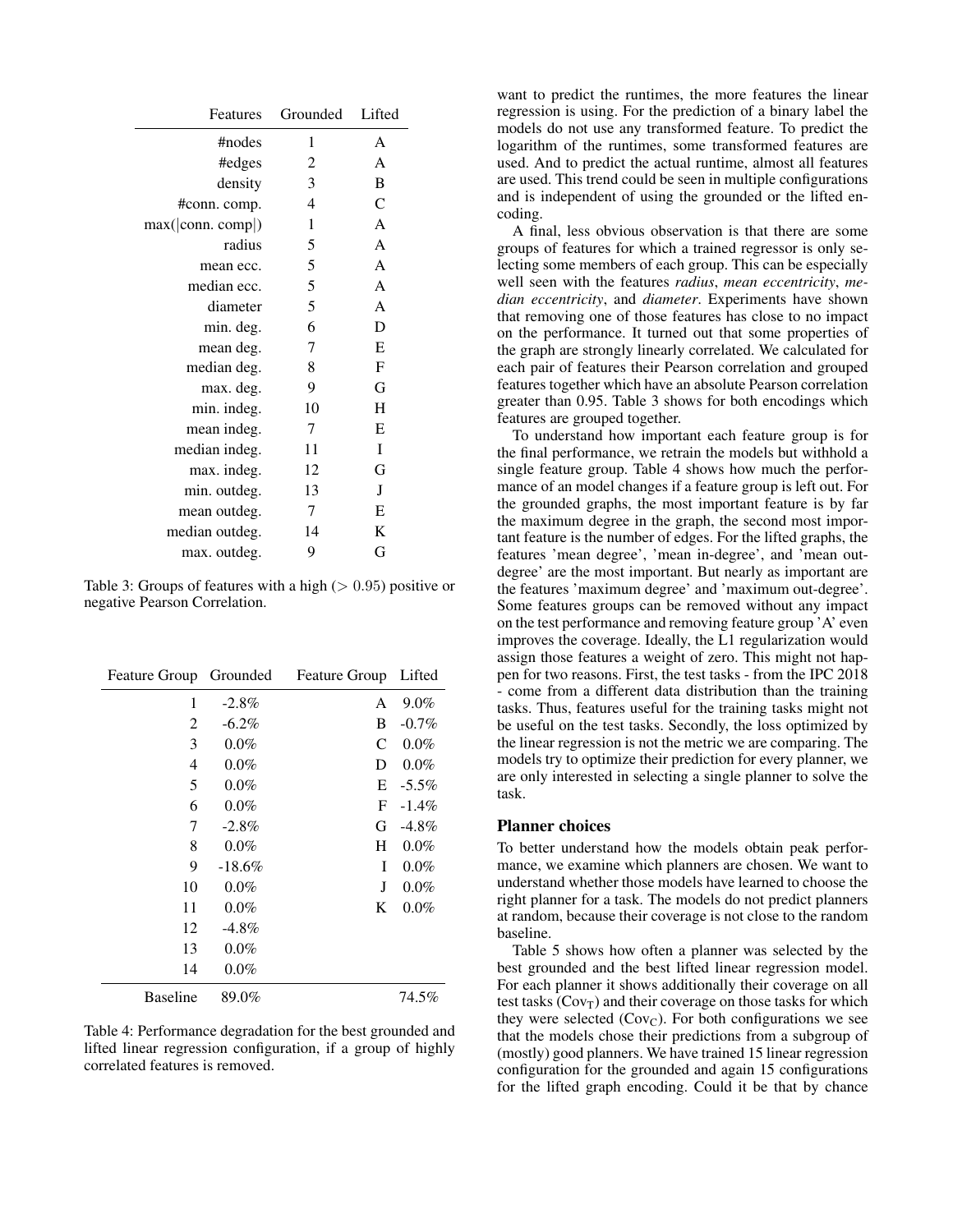

Figure 1: Shows for each task in the test data which planner was selected by the best linear regression configuration for the lifted and grounded graphs. All tasks are sorted by domains and within their domains by name.

|  | Usage $Cov_T$ $Cov_C$ Planner (grounded)           |
|--|----------------------------------------------------|
|  | 39.3% 82.1% 84.7% SymBA*                           |
|  | 24.8% 64.8% 91.7% $h^2$ + DKS + LM-cut             |
|  | 21.4% 70.3% 80.6% $h^2$ + OSS + iPDB               |
|  | $10.3\%$ 59.3% 80.0% h <sup>2</sup> + OSS + 01-PDB |
|  | 1.4% $70.3\%$ 100.0% $h^2$ + DKS + iPDB            |
|  | 1.4% $52.4\%$ 100.0% $h^2$ + DKS + M&S-SSC-DFP     |
|  | 1.4% 64.8% 50.0% $h^2$ + OSS + LM-cut              |

|  | Usage $Cov_T$ $Cov_C$ Planner (lifted)                     |
|--|------------------------------------------------------------|
|  | 28.3% 82.1% 73.2% SymBA*                                   |
|  | 22.5% 64.8% 66.3% $h^2$ + OSS + LM-cut                     |
|  | 15.9% 70.3% 100.0% $h^2$ + DKS + iPDB                      |
|  | $15.2\%$ 65.5% 63.6% h <sup>2</sup> + DKS + M&S-BS-SCC-DFP |
|  | 9.2% 64.8% 62.7% $h^2$ + DKS + LM-cut                      |
|  | 6.2\% 69.7\% 77.8\% h <sup>2</sup> + DKS + M&S-BS-sbMIASM  |
|  | 2.8% 70.3% 100.0% $h^2$ + OSS + iPDB                       |
|  |                                                            |

Table 5: Distribution of how often a planner was selected (Usage), the fraction of tasks, the planner solves from the test tasks  $(Cov_B)$ , and the fraction of tasks the planner solves when being chosen  $(Cov_C)$  by the best grounded (top) resp. lifted (bottom) linear regression model.

some models found a subgroup of good planners and randomly chooses planners from its subgroup? If this would be the case, then for each selected planner the coverage on the tasks it was selected for should be approximately the same as its coverage on all test tasks. We see that this is clearly not the case. The models have learned to predict for a task which planner is good. Especially in the grounded setting, if the model selects a planner for a task, then the probability of the planner to solve the task is much higher than the planners coverage probability on all test tasks.

A model that has learned which planner is good for a task should assign the same planner to similar tasks. This means, especially within the same domain it should reliably select the same planner. As each domain contains tasks of varying difficulty, it might happen that within the same domain multiple planners are selected, but this should be noticeably different from randomly choosing a planner. Figure 1 shows for every task of the test set which planner was selected. The tasks are grouped by domains and within domains ordered as defined in the IPC 2018. We see that for many domains the models select a single planner. There are also some domains in which the models start with one planner and at one point switch to another planner.

We can conclude that the models have detected some structure in the features of each task and learned to exploit this to select a good subset of planners and to predict a good planner for a task or even for a set of similar tasks.

### Robustness

Until now all experiments have been performed on the same training and test data. One might argue that our results are by chance and with different data the results look different. Thus, we end with two experiments which show that our findings are robust even with changes in the data.

To verify that our performance on the test data does not change significantly with different training data, we split the training data into 10 folds, but enforce that all tasks of the same domain will be assigned to the same fold. Every configuration is trained 10 times, but each time a different fold is ignored. If our approach is robust to changes in the training data, then the performance should not change much. Table 6 shows that indeed the configurations still perform similarly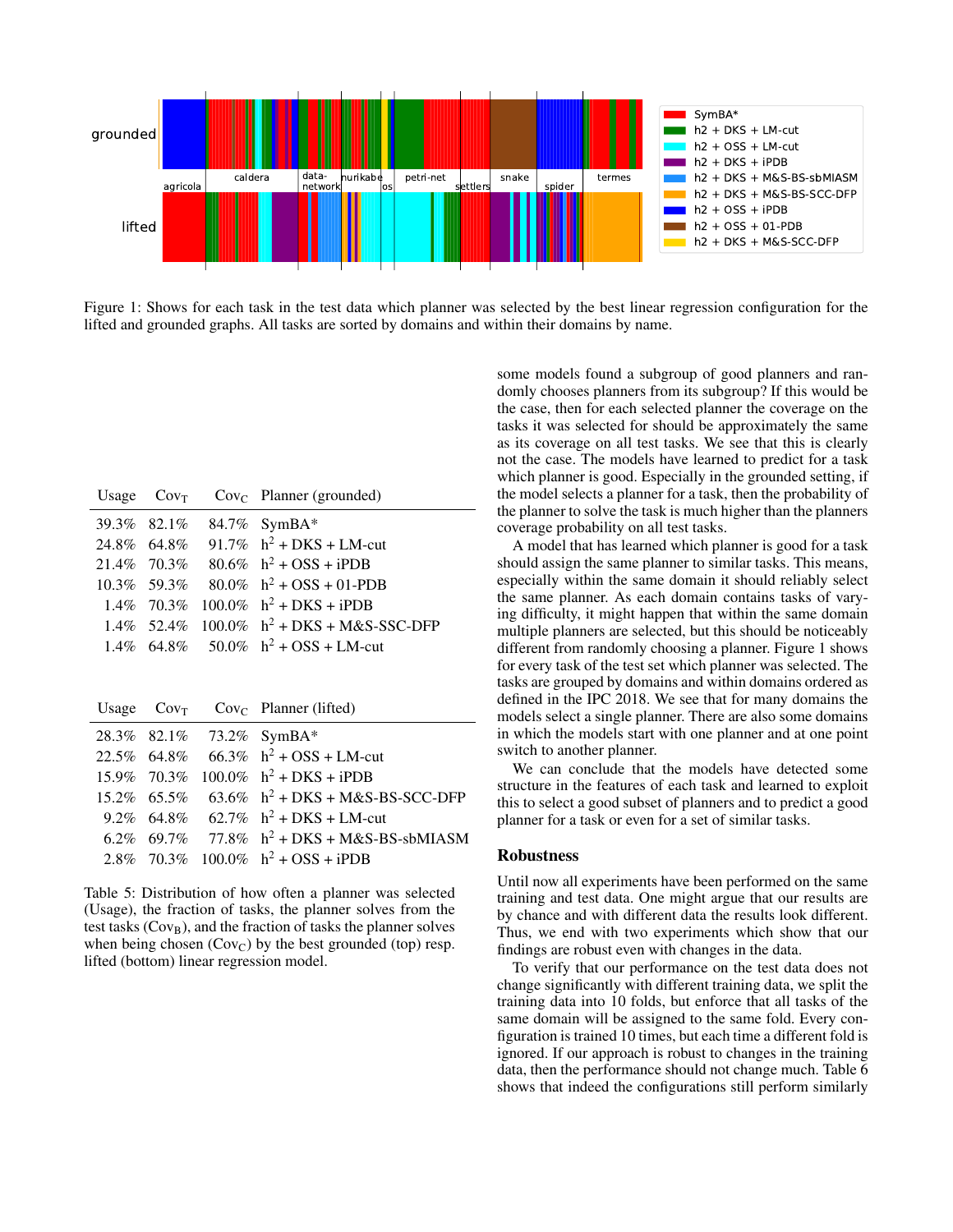|        |                |           | LR        |           |           | RF        |           | <b>MLP</b> |
|--------|----------------|-----------|-----------|-----------|-----------|-----------|-----------|------------|
|        | $\theta$       | 0.1       | 1         | 2         | 5         | 50        | 3         | 5          |
| Binary | 60.6(5.5)      | 81.8(6.1) | 82.0(5.3) | 82.6(5.4) | 84.6(5.7) | 70.4(3.8) | 75.6(7.8) | 73.9(7.9)  |
| Log    | 63.1(5.7)      | 67.2(6.3) | 81.1(8.1) | 78.5(6.4) | 79.8(6.0) | 68.8(5.7) | 64.8(0.2) | 67.0(3.4)  |
| Time   | 60.0(4.9)      | 56.1(5.0) | 56.0(4.8) | 55.5(5.1) | 57.3(5.3) | 71.5(5.9) | 68.7(5.2) | 68.8(5.5)  |
|        |                |           | LR        |           |           | RF        |           | <b>MLP</b> |
|        | $\overline{0}$ | 0.1       |           | 2         | 5         | 50        | 3         | 5          |
| Binary | 63.6(4.0)      | 70.3(4.7) | 70.6(3.5) | 70.7(5.2) | 66.1(6.0) | 73.4(5.1) | 63.2(3.7) | 64.7(6.4)  |
| Log    | 58.5(3.8)      | 69.8(3.1) | 68.8(2.9) | 69.6(3.0) | 70.3(1.8) | 74.1(6.0) | 64.8(0.0) | 64.8(0.0)  |
| Time   | 63.7(3.7)      | 73.2(3.8) | 70.3(2.9) | 69.7(3.2) | 70.6(3.6) | 77.4(6.1) | 66.3(2.4) | 69.0(4.1)  |

Table 6: Mean coverage and standard deviation (in %) on the IPC 2018 tasks. The training data is split into 10 folds such that all tasks of the same domain are in the same fold. For each experiment repetition a different fold is ignored. Top: Performance on the grounded graphs. Bottom: Performance on the lifted graphs.

|        |                |            | LR         |                |            | RF         |            | <b>MLP</b> |
|--------|----------------|------------|------------|----------------|------------|------------|------------|------------|
|        | $\mathbf{0}$   | 0.1        |            | 2              | 5          | 50         | 3          | 5          |
| Binary | 85.6(8.3)      | 77.3(17.5) | 76.3(17.2) | 76.0(17.0)     | 76.6(18.0) | 83.4(6.5)  | 76.8(17.2) | 79.7(16.8) |
| Log    | 86.7(7.8)      | 85.9(8.4)  | 82.4(8.5)  | 78.2(15.6)     | 77.8(16.2) | 83.4(9.5)  | 83.8(8.6)  | 84.8(6.5)  |
| Time   | 86.3(8.5)      | 84.2(8.5)  | 84.3(8.6)  | 84.5(9.0)      | 84.3(8.8)  | 79.2(17.7) | 84.9(4.4)  | 83.3(6.5)  |
|        |                |            | LR.        |                |            | RF         |            | <b>MLP</b> |
|        | $\overline{0}$ | 0.1        |            | $\overline{c}$ | 5          | 50         | 3          | 5          |
| Binary | 81.5(4.1)      | 75.8(15.4) | 75.6(16.5) | 74.1(15.2)     | 73.4(15.4) | 77.6(13.3) | 72.7(16.1) | 72.2(16.1) |
| Log    | 81.0(9.9)      | 73.8(15.5) | 82.3(7.8)  | 82.5(7.8)      | 82.7(7.8)  | 75.9(13.6) | 82.2(8.5)  | 82.2(8.5)  |
| Time   | 82.4(5.6)      | 78.7(10.6) | 74.4(15.6) | 74.6(16.8)     | 74.4(16.7) | 78.9(13.2) | 81.5(7.7)  | 78.9(9.0)  |

Table 7: Mean coverage and standard deviation (in %) on a random test fold. The data set - including the tasks from the IPC 2018 - is split into 10 folds such that all tasks of the same domain are in the same fold. For each experiment repetition a different fold is selected as test set. The other folds are used for training. Top: Performance on the grounded graphs. Bottom: Performance on the lifted graphs.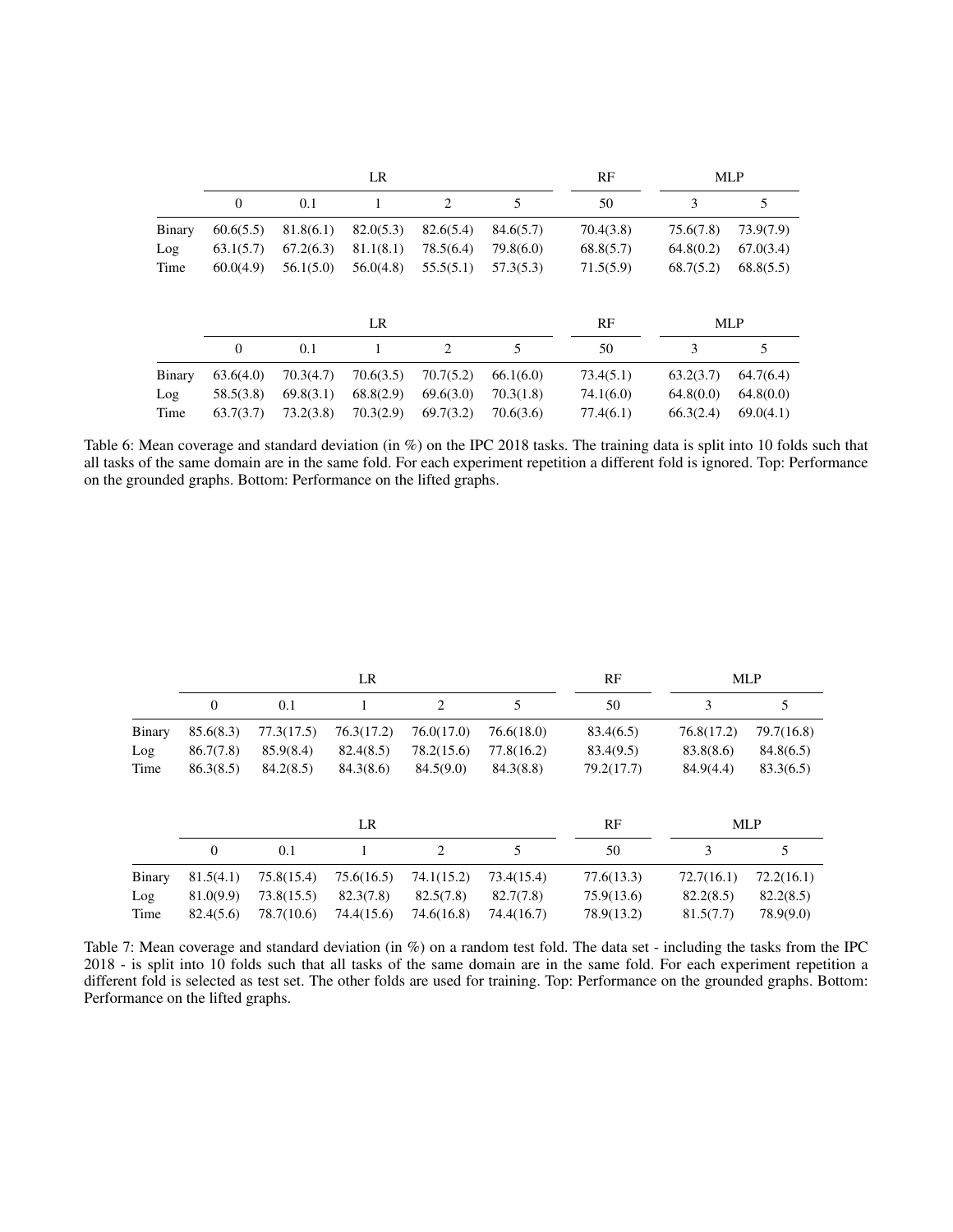well. The performance might have decreased a bit, because  $1/10<sup>th</sup>$  of the training data was ignored. The standard deviation shows us that depending on which part of the training data is ignored the coverage can moderately vary.

Finally, we also change the test data. We split the whole data set into 10 folds, still keeping tasks from the same domain in the same fold. We train for each configuration 10 models. Each model uses a different fold as test data and trains on the remaining nine folds. Table 7 shows that our coverage increases. This might be because the tasks in the IPC 2018 were quite different from those tasks of previous IPCs, thus, learning from tasks of previous IPCs to select planners for tasks of the IPC 2018 is a difficult challenge. Changing the test data could make the learning easier. Another reason could be that planners in the data set were selected because they are good planners and their goodness could have been measured by using the old tasks of the IPC.

## 5 Summary and Future Work

We have shown that we can use simple machine learning techniques like linear regression to predict for a given tasks which planner to run to solve the task. In the grounded setting this even outperformed the image resp. graph convolution based baselines. Thus, we can have explainable decisions while still keeping top performance. At the same time this is not a justification to forget the image resp. graph convolution approaches. In the lifted setting those perform still better and have the advantage that the user does not need to come up with a set of good features, but the neural networks learn those features themselves.

Additionally to training those models, we studied which features are relevant for the predictions and how important they are. In the grounded setting the maximum degree of the graph was the most important information. On the other hand in the lifted setting there was no single feature with a similarly large impact. Finally, we verified that the models learned which planners to run for a domain.

Some future work is to use more fine grained features of the graph, e.g. number of operator nodes, such that we can reason which properties of the task instead of which property of the graph determine the planner choices.

## Acknowledgments

Patrick Ferber was funded by DFG grant 389792660 as part of TRR 248 (see https://perspicuous-computing.science). This work was supported by the Swiss National Science Foundation (SNSF) as part of the project "Certified Correctness and Guaranteed Performance for Domain-Independent Planning" (CCGP-Plan).

### References

Alcázar, V., and Torralba, Á. 2015. A reminder about the importance of computing and exploiting invariants in planning. In *Proc. ICAPS 2015*, 2–6.

Bäckström, C., and Nebel, B. 1995. Complexity results for SAS<sup>+</sup> planning. *Computational Intelligence* 11(4):625–655.

Bonet, B.; Palacios, H.; and Geffner, H. 2009. Automatic derivation of memoryless policies and finite-state controllers using classical planners. In *Proc. ICAPS 2009*, 34–41.

Breiman, L. 2001. Random forests. *Machine Learning* 45(1):5– 32.

Cybenko, G. 1989. Approximation by superpositions of a sigmoidal function. *Mathematics of Control, Signals and Systems* 2(4):303–314.

Domshlak, C.; Katz, M.; and Shleyfman, A. 2012. Enhanced symmetry breaking in cost-optimal planning as forward search. In *Proc. ICAPS 2012*, 343–347.

Domshlak, C.; Katz, M.; and Shleyfman, A. 2015. Symmetry breaking in deterministic planning as forward search: Orbit space search algorithm. Technical Report IS/IE-2015-03, Technion.

Dräger, K.; Finkbeiner, B.; and Podelski, A. 2006. Directed model checking with distance-preserving abstractions. In *Proc. SPIN 2006*, 19–34.

Edelkamp, S. 2006. Automated creation of pattern database search heuristics. In *Proc. MoChArt 2006*, 35–50.

Fan, G.; Müller, M.; and Holte, R. 2014. Non-linear merging strategies for merge-and-shrink based on variable interactions. In *Proc. SoCS 2014*, 53–61.

Fawcett, C.; Vallati, M.; Hutter, F.; Hoffmann, J.; Hoos, H.; and Leyton-Brown, K. 2014. Improved features for runtime prediction of domain-independent planners. In *Proc. ICAPS 2014*, 355–359.

Ferber, P.; Mai, T.; Huo, S.; Chen, J.; and Katz, M. 2019. Ipc: A benchmark data set for learning with graph- structured data. In *In Proceedings of the ICML-2019 Workshop on Learning and Reasoning with Graph-Structured Representations*.

Ferber, P. 2020. Supplemental material for the HSDIP workshop paper "Simplified Planner Selection". https://doi.org/10.5281/ zenodo.4061613.

Galton, F. 1886. Regression towards mediocrity in hereditary stature. *Journal of the Anthropological Institute of Great Britain and Ireland* 15:246–263.

Hart, P. E.; Nilsson, N. J.; and Raphael, B. 1968. A formal basis for the heuristic determination of minimum cost paths. *IEEE Transactions on Systems Science and Cybernetics* 4(2):100– 107.

Haslum, P.; Botea, A.; Helmert, M.; Bonet, B.; and Koenig, S. 2007. Domain-independent construction of pattern database heuristics for cost-optimal planning. In *Proc. AAAI 2007*, 1007– 1012.

Haslum, P. 2011. Computing genome edit distances using domain-independent planning. In *ICAPS 2011 Scheduling and Planning Applications woRKshop*, 45–51.

Helmert, M., and Domshlak, C. 2009. Landmarks, critical paths and abstractions: What's the difference anyway? In *Proc. ICAPS 2009*, 162–169.

Helmert, M.; Röger, G.; Seipp, J.; Karpas, E.; Hoffmann, J.; Keyder, E.; Nissim, R.; Richter, S.; and Westphal, M. 2011. Fast Downward Stone Soup. In *IPC 2011 planner abstracts*, 38–45.

Helmert, M.; Haslum, P.; Hoffmann, J.; and Nissim, R. 2014. Merge-and-shrink abstraction: A method for generating lower bounds in factored state spaces. *JACM* 61(3):16:1–63.